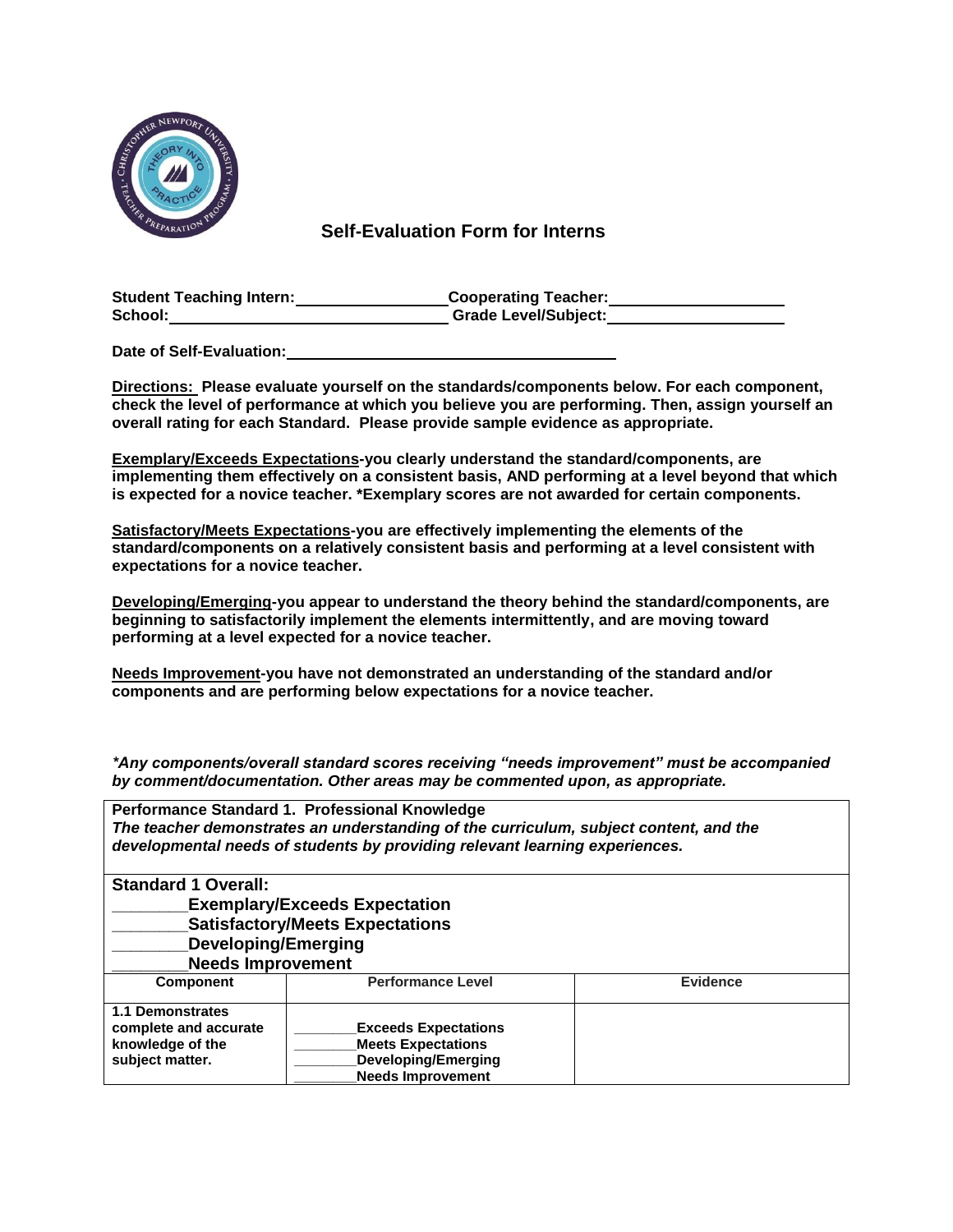| 1.2 Demonstrates an<br>understanding of the<br>intellectual, social,<br>emotional, and physical<br>development of the age<br>group.<br>Performance Standard 2. Instructional Planning | <b>Meets Expectations</b><br><b>Developing/Emerging</b><br><b>Needs Improvement</b><br>The teacher plans using Virginia Standards of Learning, the division's curriculum, effective |                 |
|---------------------------------------------------------------------------------------------------------------------------------------------------------------------------------------|-------------------------------------------------------------------------------------------------------------------------------------------------------------------------------------|-----------------|
|                                                                                                                                                                                       | strategies, resources, and data to meet the needs of all students.                                                                                                                  |                 |
| <b>Standard 2 Overall:</b>                                                                                                                                                            |                                                                                                                                                                                     |                 |
|                                                                                                                                                                                       | <b>Exemplary/Exceeds Expectation</b>                                                                                                                                                |                 |
|                                                                                                                                                                                       | <b>Satisfactory/Meets Expectations</b>                                                                                                                                              |                 |
| <b>Developing/Emerging</b>                                                                                                                                                            |                                                                                                                                                                                     |                 |
| <b>Needs Improvement</b>                                                                                                                                                              |                                                                                                                                                                                     |                 |
| <b>Component</b>                                                                                                                                                                      | <b>Performance Level</b>                                                                                                                                                            | <b>Evidence</b> |
|                                                                                                                                                                                       |                                                                                                                                                                                     |                 |
| 2.1. Uses student learning                                                                                                                                                            |                                                                                                                                                                                     |                 |
| data to guide planning                                                                                                                                                                | <b>Exceeds Expectations</b>                                                                                                                                                         |                 |
|                                                                                                                                                                                       | <b>Meets Expectations</b>                                                                                                                                                           |                 |
|                                                                                                                                                                                       | <b>Developing/Emerging</b>                                                                                                                                                          |                 |
|                                                                                                                                                                                       | <b>Needs Improvement</b>                                                                                                                                                            |                 |
| 2.2. Develops plans that                                                                                                                                                              |                                                                                                                                                                                     |                 |
| are clear, logical,                                                                                                                                                                   | <b>Exceeds Expectations</b>                                                                                                                                                         |                 |
| sequential, and integrated                                                                                                                                                            | <b>Meets Expectations</b>                                                                                                                                                           |                 |
| across the curriculum                                                                                                                                                                 | <b>Developing/Emerging</b>                                                                                                                                                          |                 |
|                                                                                                                                                                                       | <b>Needs Improvement</b>                                                                                                                                                            |                 |
| 2.3. Uses existing                                                                                                                                                                    |                                                                                                                                                                                     |                 |
| materials or creates new                                                                                                                                                              | <b>Exceeds Expectations</b>                                                                                                                                                         |                 |
| materials that are                                                                                                                                                                    | <b>Meets Expectations</b>                                                                                                                                                           |                 |
| challenging and engaging.                                                                                                                                                             | <b>Developing/Emerging</b>                                                                                                                                                          |                 |
|                                                                                                                                                                                       | <b>Needs Improvement</b>                                                                                                                                                            |                 |
| 2.4. Plans time realistically                                                                                                                                                         |                                                                                                                                                                                     |                 |
| for pacing, content                                                                                                                                                                   | <b>Exceeds Expectations</b>                                                                                                                                                         |                 |
| mastery, and transitions.                                                                                                                                                             | <b>Meets Expectations</b>                                                                                                                                                           |                 |
|                                                                                                                                                                                       | <b>Developing/Emerging</b>                                                                                                                                                          |                 |
| 2.5. Plans for                                                                                                                                                                        | <b>Needs Improvement</b>                                                                                                                                                            |                 |
| differentiated and relevant                                                                                                                                                           |                                                                                                                                                                                     |                 |
| instruction for students'                                                                                                                                                             | <b>Exceeds Expectations</b><br><b>Meets Expectations</b>                                                                                                                            |                 |
| learning needs, including                                                                                                                                                             | <b>Developing/Emerging</b>                                                                                                                                                          |                 |
| TAG, ELL, SPED, etc                                                                                                                                                                   | <b>Needs Improvement</b>                                                                                                                                                            |                 |
| 2.6. Plans lessons that                                                                                                                                                               |                                                                                                                                                                                     |                 |
| reflect high expectations                                                                                                                                                             | <b>Exceeds Expectations</b>                                                                                                                                                         |                 |
| for all learners.                                                                                                                                                                     | <b>Meets Expectations</b>                                                                                                                                                           |                 |
|                                                                                                                                                                                       | <b>Developing/Emerging</b>                                                                                                                                                          |                 |
|                                                                                                                                                                                       | <b>Needs Improvement</b>                                                                                                                                                            |                 |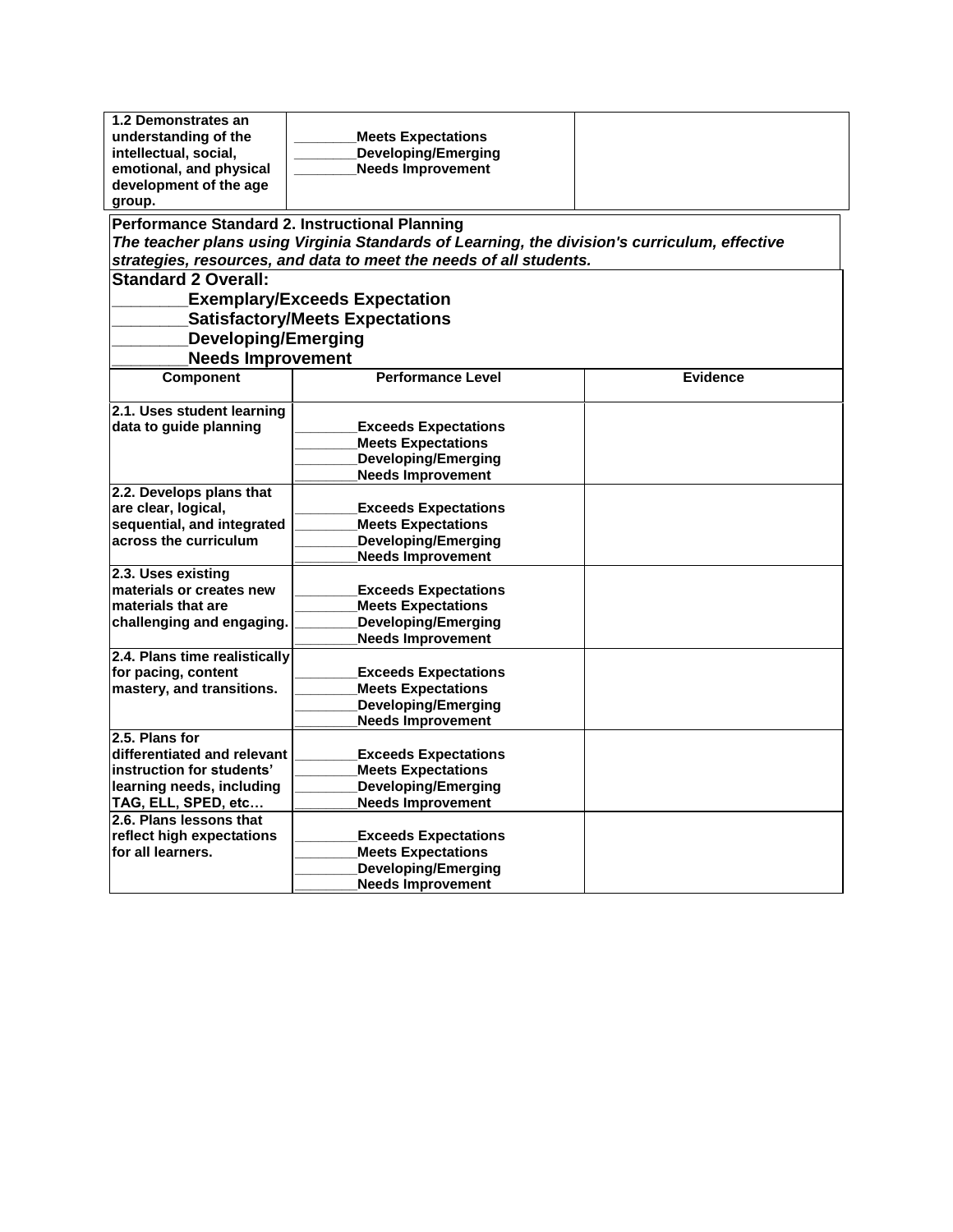**Performance Standard 3. Instructional Delivery** *The teacher effectively engages students in learning by using a variety of instructional strategies in order to meet individual needs.*

| <b>Standard 3 Overall:</b>                      |                                                          |                 |
|-------------------------------------------------|----------------------------------------------------------|-----------------|
|                                                 | <b>Exemplary/Exceeds Expectation</b>                     |                 |
|                                                 | <b>Satisfactory/Meets Expectations</b>                   |                 |
| <b>Developing/Emerging</b>                      |                                                          |                 |
| <b>Needs Improvement</b>                        |                                                          |                 |
| <b>Component</b>                                | <b>Performance Level</b>                                 | <b>Evidence</b> |
|                                                 |                                                          |                 |
| 3.1 Provides learning                           |                                                          |                 |
| experiences that                                | <b>Exceeds Expectations</b>                              |                 |
| challenge, motivate,                            | <b>Meets Expectations</b>                                |                 |
| engage and maintain                             | <b>Developing/Emerging</b>                               |                 |
| students' attention.                            | <b>Needs Improvement</b>                                 |                 |
| 3.2 Delivers directions.                        |                                                          |                 |
| procedures and                                  | <b>Exceeds Expectations</b>                              |                 |
| instructions that are                           | <b>Meets Expectations</b>                                |                 |
| clear, detailed and                             | <b>Developing/Emerging</b>                               |                 |
| accurate.                                       | <b>Needs Improvement</b>                                 |                 |
| 3.3 Makes learning                              |                                                          |                 |
| relevant by connecting                          | <b>Exceeds Expectations</b>                              |                 |
| to students' existing                           | <b>Meets Expectations</b>                                |                 |
| knowledge, skills, and                          | <b>Developing/Emerging</b>                               |                 |
| strengths.                                      | <b>Needs Improvement</b>                                 |                 |
| 3.4                                             |                                                          |                 |
| Demonstrates the ability                        | <b>Exceeds Expectations</b>                              |                 |
| to pace instruction,                            | <b>Meets Expectations</b>                                |                 |
| including introduction,                         | <b>Developing/Emerging</b>                               |                 |
| learning activities, and                        | <b>Needs Improvement</b>                                 |                 |
| closure.                                        |                                                          |                 |
| 3.5 Uses instructional                          |                                                          |                 |
| technology, materials,                          | <b>Exceeds Expectations</b>                              |                 |
| and resources to                                | <b>Meets Expectations</b>                                |                 |
| enhance learning                                | <b>Developing/Emerging</b>                               |                 |
|                                                 | <b>Needs Improvement</b>                                 |                 |
| 3.6 Delivers lessons that                       |                                                          |                 |
| reflect high                                    | <b>Exceeds Expectations</b>                              |                 |
| expectations for all                            | <b>Meets Expectations</b>                                |                 |
| learners.                                       | <b>Developing/Emerging</b>                               |                 |
|                                                 | <b>Needs Improvement</b>                                 |                 |
| 3.7 Integrates students'<br>use of higher level |                                                          |                 |
| thinking skills in                              | <b>Exceeds Expectations</b><br><b>Meets Expectations</b> |                 |
|                                                 |                                                          |                 |
| instruction.                                    | Developing/Emerging<br><b>Needs Improvement</b>          |                 |
| 3.8 Monitors and                                |                                                          |                 |
| adjusts lessons to meet                         | <b>Exceeds Expectations</b>                              |                 |
| students' needs.                                | <b>Meets Expectations</b>                                |                 |
|                                                 | <b>Developing/Emerging</b>                               |                 |
|                                                 | <b>Needs Improvement</b>                                 |                 |
| 3.9 Provides consistent                         |                                                          |                 |
| and timely feedback to                          | <b>Exceeds Expectations</b>                              |                 |
| students.                                       | <b>Meets Expectations</b>                                |                 |
|                                                 | <b>Developing/Emerging</b>                               |                 |
|                                                 | <b>Needs Improvement</b>                                 |                 |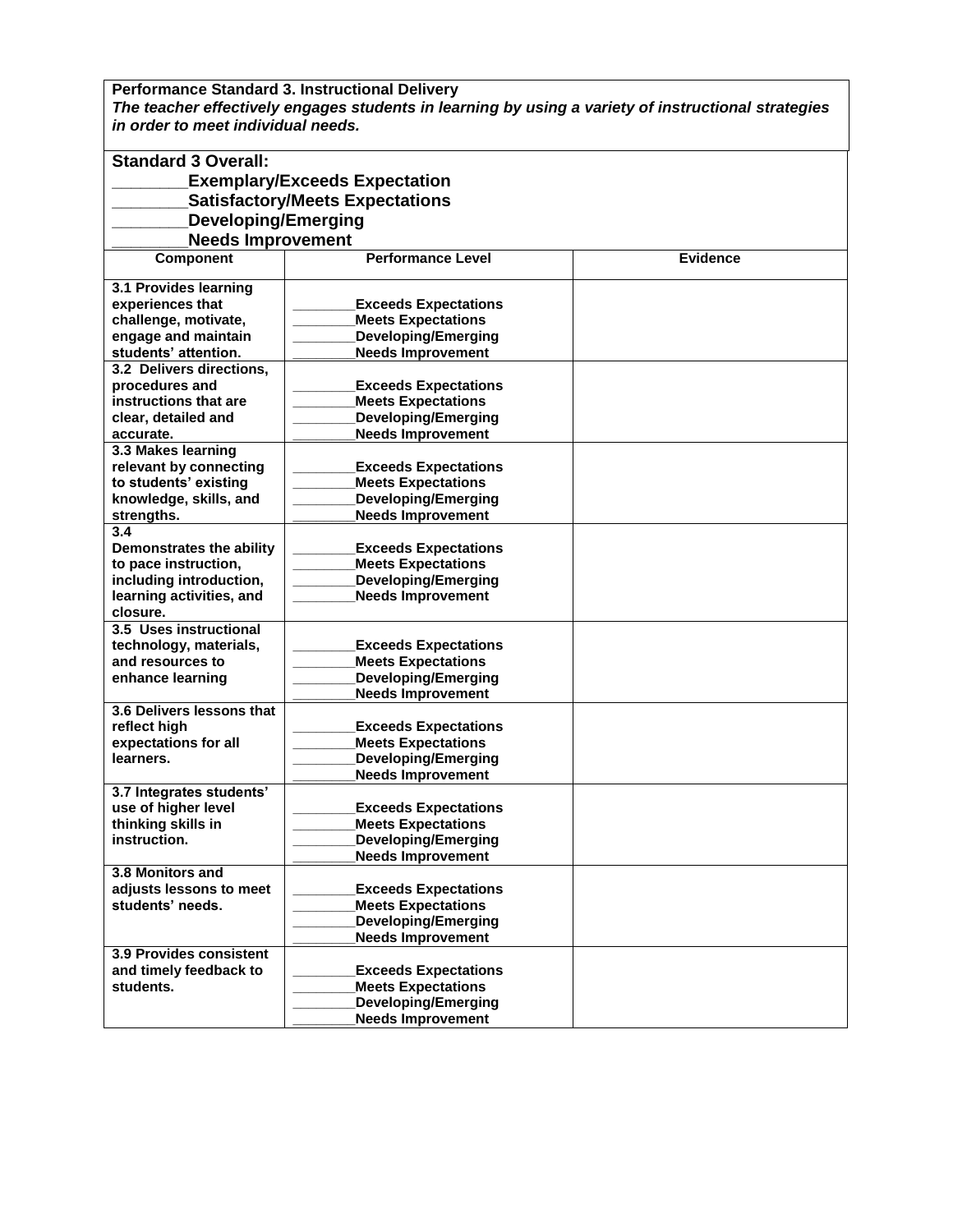**Performance Standard 4. Assessment of/for Learning**  *The teacher systematically gathers, analyzes, and uses all relevant data to measure student academic progress, guide instruction and delivery methods, and provide timely feedback to students and families throughout the school year.*

## **Standard 4 Overall:**

## **\_\_\_\_\_\_\_\_Exemplary/Exceeds Expectation \_\_\_\_\_\_\_\_Satisfactory/Meets Expectations \_\_\_\_\_\_\_\_Developing/Emerging**

**\_\_\_\_\_\_\_\_Needs Improvement**

| Component                                                                                                                              | <b>Performance Level</b>                                                                                           | Evidence |
|----------------------------------------------------------------------------------------------------------------------------------------|--------------------------------------------------------------------------------------------------------------------|----------|
| 4.1. Uses assessment<br>data to develop<br>expectations for<br>students, differentiate<br>instruction, and<br>document learning.       | <b>Meets Expectations</b><br><b>Developing/Emerging</b><br><b>Needs Improvement</b>                                |          |
| 4.2. Uses a variety of<br>formative and<br>summative assessments<br>that are valid and<br>appropriate for the<br>content and students. | <b>Exceeds Expectations</b><br><b>Meets Expectations</b><br><b>Developing/Emerging</b><br><b>Needs Improvement</b> |          |
| 4.3 Uses grading<br>practices that reflect<br>mastery of content goals<br>and objectives.                                              | <b>Exceeds Expectations</b><br><b>Meets Expectations</b><br><b>Developing/Emerging</b><br><b>Needs Improvement</b> |          |
| 4.4 Provides ongoing,<br>timely, and specific<br>feedback to students on<br>student progress.                                          | <b>Meets Expectations</b><br><b>Developing/Emerging</b><br><b>Needs Improvement</b>                                |          |
| 4.5 Provides evidence of<br>timely and appropriate<br>intervention strategies<br>for students not making<br>adequate progress          | <b>Exceeds Expectations</b><br><b>Meets Expectations</b><br><b>Developing/Emerging</b><br><b>Needs Improvement</b> |          |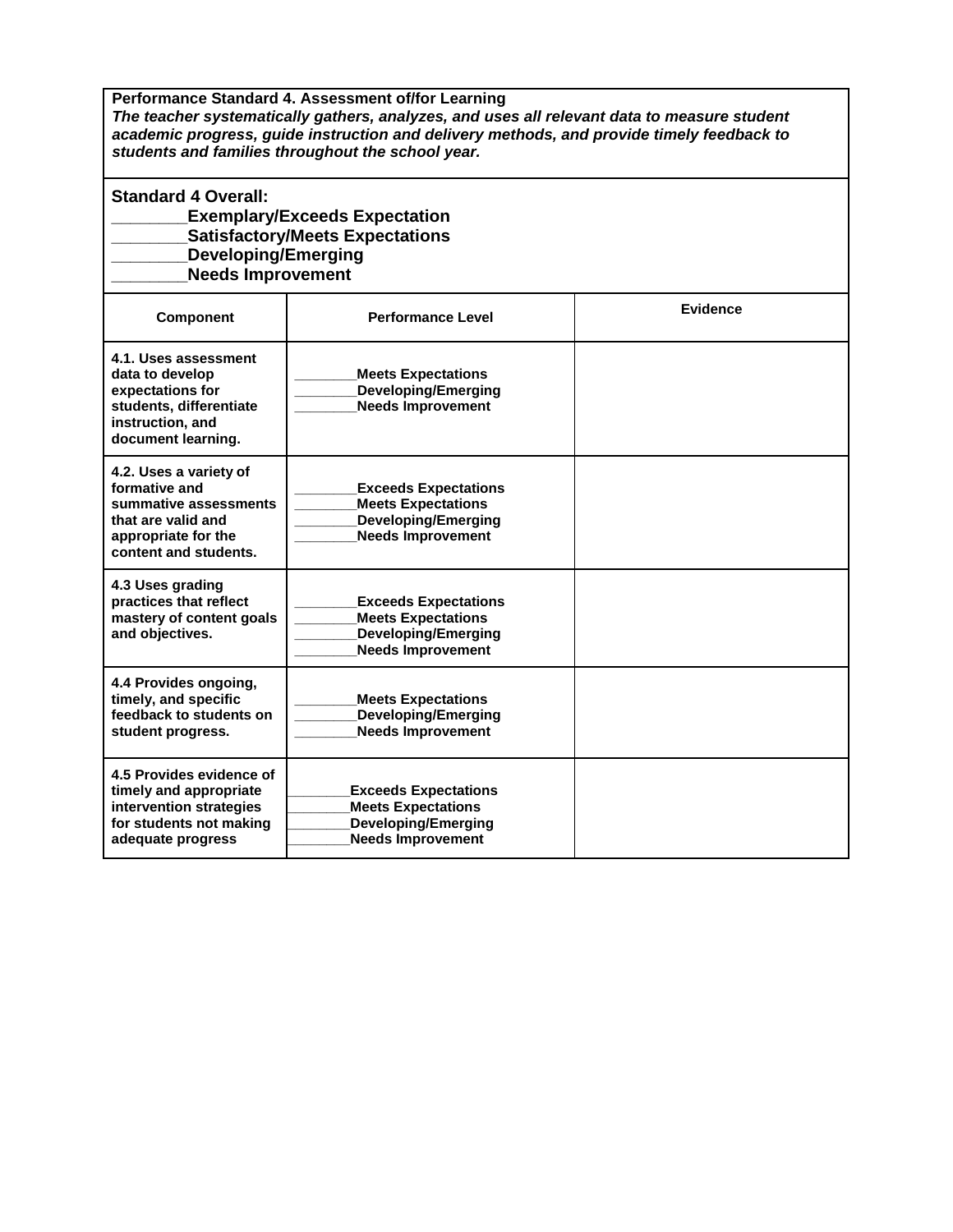**Performance Standard 5. Learning Environment**  *The teacher uses resources, routines and procedures to provide a respectful, positive, safe, student-centered environment that is conducive to learning.*

| <b>Standard 5 Overall:</b><br><b>Exemplary/Exceeds Expectation</b><br><b>Satisfactory/Meets Expectations</b>                                                                           |                                                                                                                    |                 |
|----------------------------------------------------------------------------------------------------------------------------------------------------------------------------------------|--------------------------------------------------------------------------------------------------------------------|-----------------|
| <b>Developing/Emerging</b>                                                                                                                                                             |                                                                                                                    |                 |
| <b>Needs Improvement</b>                                                                                                                                                               |                                                                                                                    |                 |
| <b>Component</b>                                                                                                                                                                       | <b>Performance Level</b>                                                                                           | <b>Evidence</b> |
| 5.1 Establishes and<br>maintains relationships<br>with students to<br>promote rapport and<br>engagement, and<br>models courtesy,<br>active listening and<br>enthusiasm for<br>learning | <b>Exceeds Expectations</b><br><b>Meets Expectations</b><br><b>Developing/Emerging</b><br><b>Needs Improvement</b> |                 |
| 5.2 Creates and<br>maintains a physical<br>setting that is<br>appropriate for<br>activities and allows<br>for efficient, safe<br>movement around the<br>classroom.                     | <b>Meets Expectations</b><br><b>Developing/Emerging</b><br><b>Needs Improvement</b>                                |                 |
| 5.3 Establishes and<br>maintains clear<br>expectations for<br>classroom rules,<br>routines and<br>procedures involving<br>students as<br>appropriate                                   | <b>Exceeds Expectations</b><br><b>Meets Expectations</b><br><b>Developing/Emerging</b><br><b>Needs Improvement</b> |                 |
| 5.4 Creates an<br>atmosphere of respect<br>for individual<br>differences and<br>cultural diversity.                                                                                    | <b>Exceeds Expectations</b><br><b>Meets Expectations</b><br><b>Developing/Emerging</b><br><b>Needs Improvement</b> |                 |
| 5.5 Provides<br>opportunities for<br>students to develop<br>self-direction, self-<br>discipline and conflict<br>resolution skills                                                      | <b>Exceeds Expectations</b><br><b>Meets Expectations</b><br>Developing/Emerging<br><b>Needs Improvement</b>        |                 |
| 5.6 Implements a clear<br>cohesive plan for<br>behavior management                                                                                                                     | <b>Exceeds Expectations</b><br><b>Meets Expectations</b><br><b>Developing/Emerging</b><br><b>Needs Improvement</b> |                 |